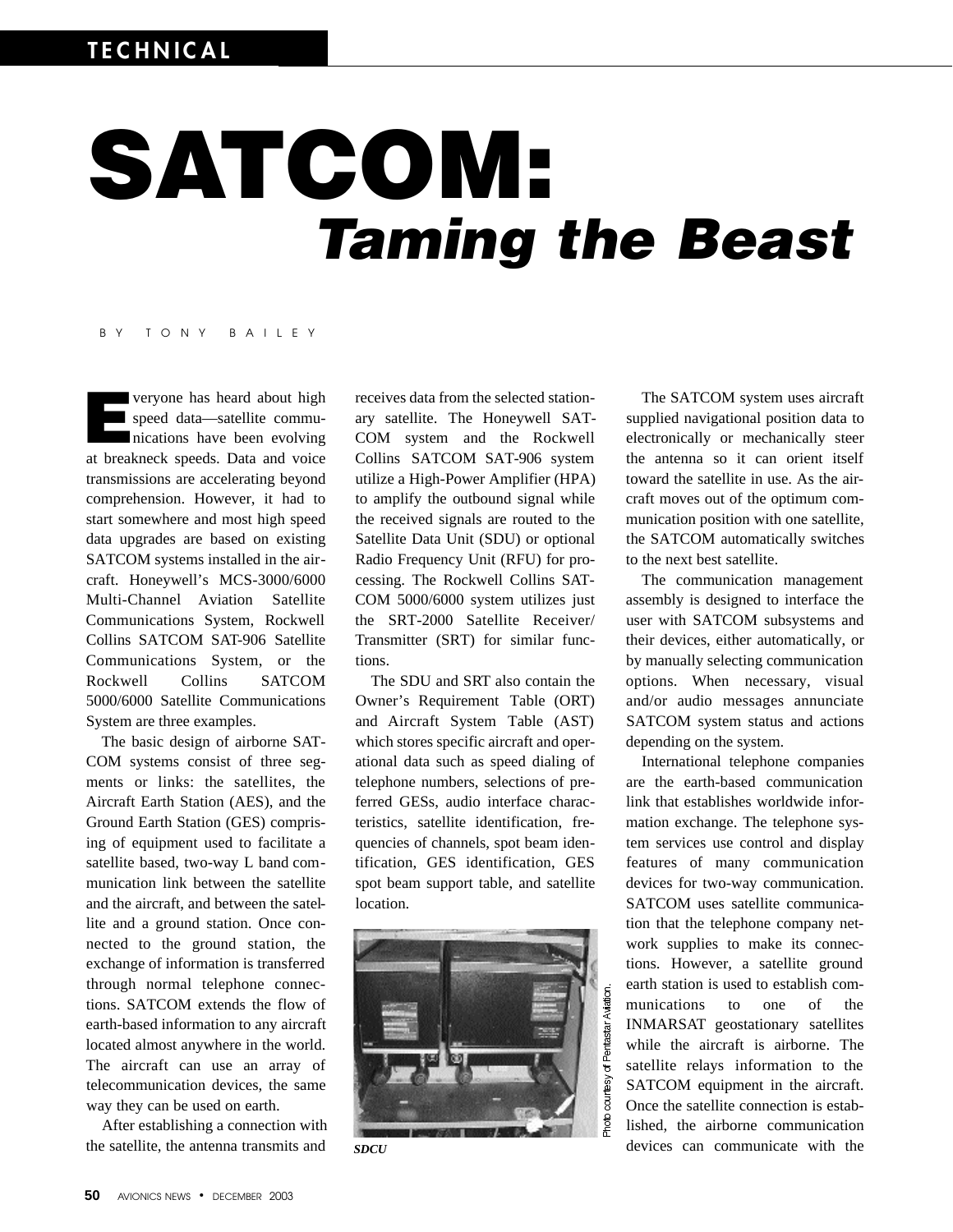earth, using the earth-based telephone company services.

The aircraft SATCOM systems in their basic design are capable of voice and data transmissions allowing the user to communicate throughout the flight. The aircraft even has its own telephone number, just like your home phone or cellular phone. However, with the large array of communication devices that can be used with an airborne system, the aircraft communication network needs a switching device to connect the SATCOM to other communication devices. The switching device can be as simple as a switch or as complex as a Private Automatic Branch Exchange (PABX).

The operator uses various communication devices to select, control and display the type or quantity of information to be communicated. The extent of the control and display information depends on the device. The SATCOM system connects and processes all information in a digital format. The Honeywell MCS-3000 SDU contains two voice channels and one data channel while the Honeywell MCS-6000 and the Rockwell Collins SAT-906 have six channels available. The optional RFU adds three additional voice channels. The Rockwell Collins SRT contains six channels (one packet mode data plus five others or one data and four voice channels depending upon the model). Voice channels are used for voice, FAX, cockpit, and other communications. The data channels interface with ISO-8208 compatible data equipment and transmit Aircraft Communications, Addressing and Reporting Systems (ACARS) and AFIS information.

These devices can include phone handsets, FAX machines, or personal computing devices. Of course, there is a huge difference in communication speeds when comparing the SATCOM

systems of the past to the new high speed data systems evolving every day.

Usually, SATCOM installations have some combination of cockpit and cabin mounted control devices including switches and annunciators. Typical annunciations include power indication and channel selection.

For most applications, the SAT-COM system can be controlled from the handset, which would normally be used only as a voice telephone. However, this is not your mother's telephone and it just might be equal to something James Bond would use. The telephone or CMU (Communications Management Unit) keyboard can be used to modify some SATCOM system management settings and the earpiece emits voice communication status messages and standard dial tone signals. The telephone keypad can also be used to change the SATCOM's installation selected options.

The Honeywell MCS-3000/6000 and the Rockwell Collins SATCOM 5000/6000 systems are similar in form and function so troubleshooting follows the same basic principals. Traditionally, avionics troubleshooting was confined to power, ground, and the last person who worked on it when you were trying to isolate problems. Some of that still holds true, like the last guy theory. The Rockwell Collins SRT is a perfect example of that. If the last guy had difficulty raising his monkey-like knuckles off the ground and damaged the ARINC 600 size II and size III connectors for the ARINC 600 avionics equipment, all kinds of problems will pop up. The ARINC 600-7 specification, which is the governing document for these connectors, requires that an extractor mechanism be used to aid in disengagement. It also requires a framework be used in the aircraft so that only a 0.1-inch lateral movement and only a 0.2-inch vertical movement is possible. If you see Mr. Hairy Knuckles using excessive side-toside or up and down motion to disengage the unit, make sure he learns the trick of holding a charged capacitor on his tongue.



*SATCOM Rack Assembly.*

Most SATCOM units go through a self-test during start-up and display the results of the most recent selftest. At anytime during operation, a self-test can be initiated by pushing the self-test button for more than three seconds if one of the following on-ground criterions is met: Both Weight-On-Wheels (WOW) discretes indicate on-ground; IRS data indicates a ground speed of less than 40 knots; and neither IRS input is presenting valid data, but strapping indicates that at least one IRS is installed.

From the SATCOM main menu on the Rockwell Collins SRT, the CDU BITE STATUS page can be accessed for the current status. General definitions of reported statuses on the BITE STATUS pages are as follows:

*Continued on following page*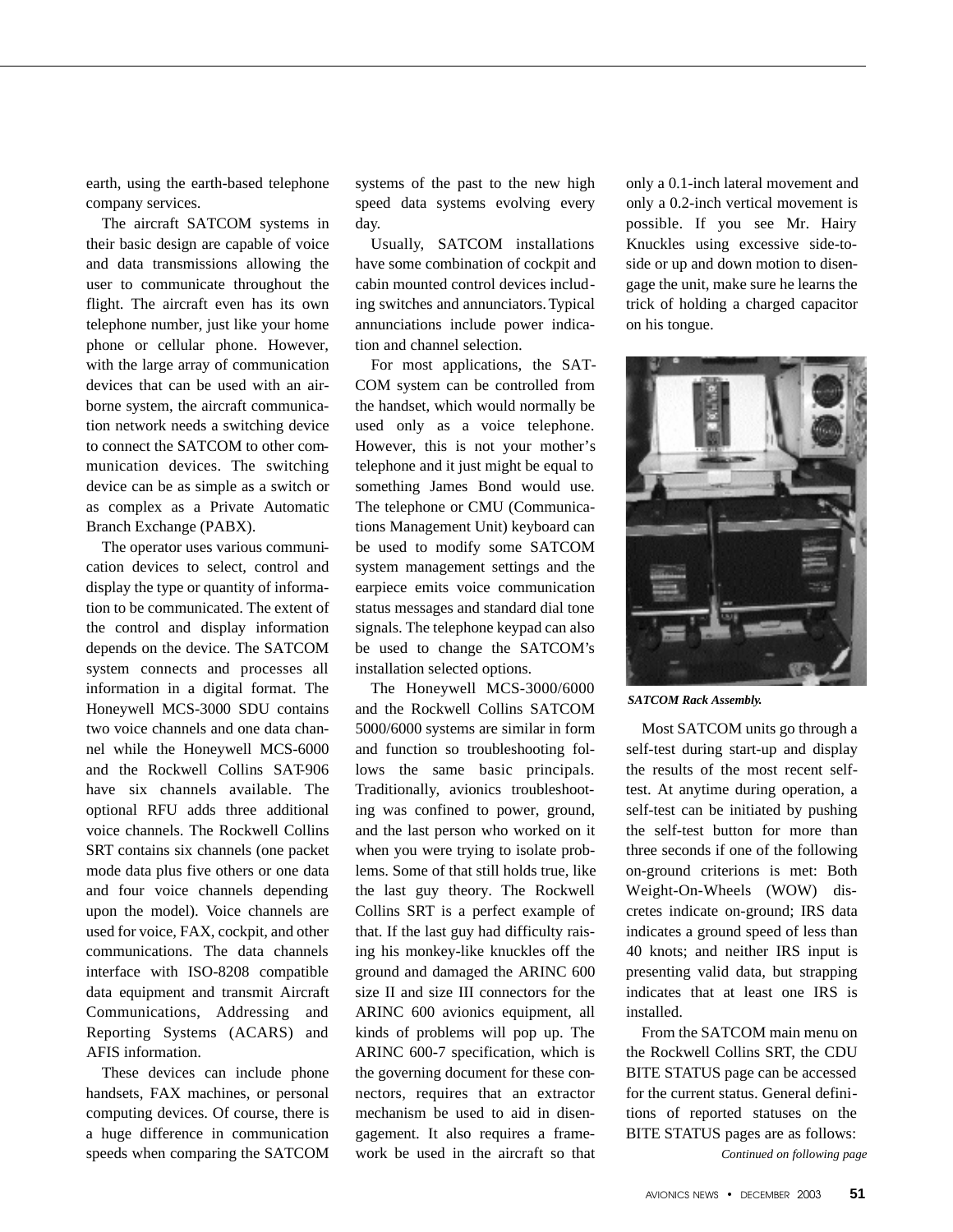**SATCOM: TAMING THE BEAST**

*Continued from page 51*

#### **OK**

The LRU reports it is ready for normal operation.

# FAULT

The LRU is reporting an abnormal condition.

# NO DATA

The LRU reports an SSM of NCD (No Computed Data).

# INACTIVE

The data bus input from the LRU to the SRT is dead.

# **TEST**

The LRU is in test.

# NONE

The SRT-2000 is not strapped to enable this LRU.

This is a key page to troubleshooting the SATCOM system as it gives a general condition of system health. Utilizing the different menu screens and item selections can access further diagnostics. To access current fault information on the Rockwell Collins SATCOM systems, enter 64# from the handset of any telephone connected to the SATCOM analog port and listen. The SATCOM system will report one of the following audio messages:

a.) If the SATCOM system is in the process of logging faults at startup, "NOT AVAILABLE" will be heard.

b.) If the SATCOM system has no current faults to report, "00" will be heard.

c.) If the SATCOM system has recorded current faults, the user will hear fault code numbers. Refer to the Maintenance Manual to decode the reported fault(s).

In some aircraft installations, SAT-COM system status messages, configuration information, and current fault

| <b>Acronym</b>  | <b>Description</b>                                           |
|-----------------|--------------------------------------------------------------|
| <b>SATCOM</b>   | <b>Satellite Communications</b>                              |
| <b>SRT</b>      | Satellite Receiver/Transmitter                               |
| CDU             | <b>Control Display Unit</b>                                  |
| <b>ACARS</b>    | Aircraft Communications, Addressing<br>and Reporting Systems |
| <b>RFU</b>      | Radio Frequency Unit                                         |
| <b>PABX</b>     | Private Automatic Branch Exchange                            |
| AST             | Aircraft System Table                                        |
| ORT             | <b>Owner's Requirement Table</b>                             |
| <b>AES</b>      | <b>Aircraft Earth Station</b>                                |
| <b>GES</b>      | Ground Earth Station                                         |
| <b>HPA</b>      | <b>High-Power Amplifier</b>                                  |
| <b>SDU</b>      | Satellite Data Unit                                          |
| <b>WOW</b>      | Weight-On-Wheels                                             |
| <b>INMARSAT</b> | International Maritime Satellite Organization                |
| <b>CMU</b>      | <b>Communications Management Unit</b>                        |
| <b>DTMF</b>     | Dual Tone Multiple Frequency                                 |
| LRU             | Line Replaceable Unit                                        |
| <b>BSU</b>      | <b>Beam Steering Unit</b>                                    |



*SATCOM Screen*

messages can be accessed from a DTMF (Dual Tone Multiple Frequency) interface device that is connected to either SDU analog channel 1 or analog channel 2. The DTMF device can be a TCU-906, WH-10, and/or DTMF-compatible telephone interface unit.

To determine if status messages, configuration information, and fault messages can be accessed from an aircraft telephone system, it is recommended that maintenance personnel turn the SATCOM system on, identify a telephone or fax machine handset, and enter \*61#. If voice messages are heard, SATCOM system status messages, configuration information, and current fault messages can be accessed.

Entering \*62# plays the system configuration message. When the user enters this command, the following message groups will be heard: "All X of Y channel modules installed are available," "Hardware part number is XXX-XXXX-XXX," "Software part number is XXX-XXXX-XXX." If an owner requirements table (ORT) is installed, the ORT part number will be heard. If no ORT has been installed, no message at all will be heard.

For fault code access, enter \*64#. For each failure a different fault code will be heard. The fault codes can indicate: (1) that one or more of the SAT-COM LRU's has failed BITE tests, (2) an LRU is inactive on the ARINC 429 digital bus, or (3) other conditions prevent the system from logging on.

For the Honeywell system, most failure messages are in plain language. They are listed in the Honeywell SAT-COM Maintenance Manual. The system displays a list of Honeywell LRU part numbers after the last failure message. After the part numbers, the display lists "ORT ID" on two message lines. This is the 24-character ORT identification that is normally cus